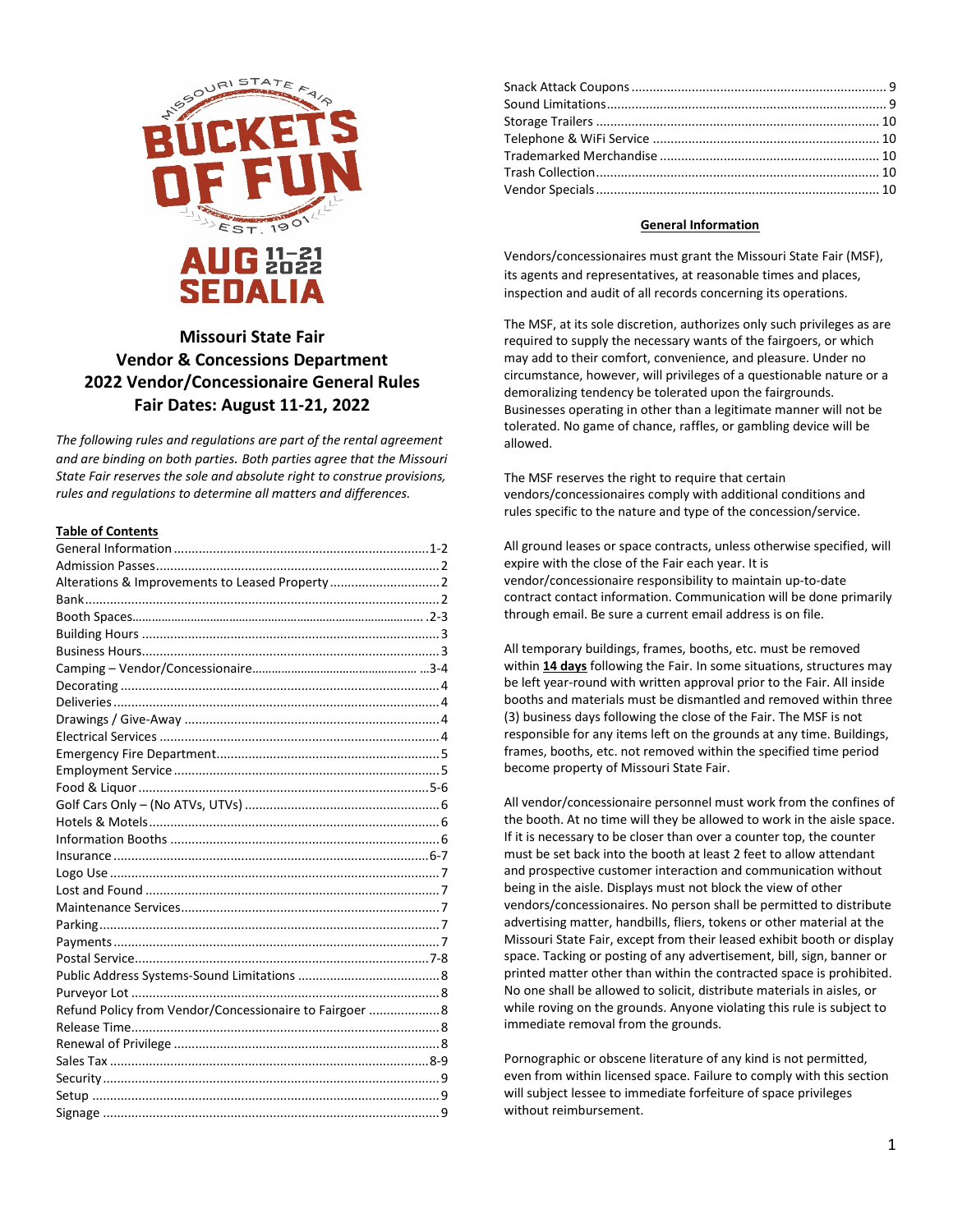The selling of items with violent, graphic, obscene or vulgar wording will not be tolerated. The selling of items negatively depicting race, religion, ethnicity and gender will likewise not be tolerated. In addition, offensive artwork, including but not limited to t-shirts and cartoons, will not be tolerated. Failure to comply with this section will subject lessee to immediate forfeiture of space privileges without reimbursement.

Weapons, mace or any other self-protection device that has the ability to incapacitate is also prohibited. Exotic smoking equipment may not be sold or displayed.

Political parties, non-profit organizations and religious groups are welcome and must buy commercial exhibit space at the established rate; however, they will not be permitted to solicit for donations or support on the fairgrounds.

No secondhand articles shall be exhibited or sold unless they are in the category of antique.

Because of the amount of overhead electrical wiring, only standard, non-Mylar® helium balloons are allowed to be distributed from outdoor sites. **No helium-filled balloons are to be distributed or displayed in any building.**

No pets are allowed on the fairgrounds, except: 1) service animals for the disabled; 2) police dogs on duty; 3) trained animals in scheduled acts; or 4) pets entered in scheduled competition.

The space rental agreement indicates the total size allotted for the unit or display. **(Tent stakes, trailer hitches, awnings, etc. must not extend beyond the designated areas.)** Vendors will not be allowed to move locations after 5p.m., August 11.

General wording such as "hats, clothing, novelties, gifts, accessories", etc. is not acceptable. Specific, descriptive terms should be used. Items not listed on the agreement and that are carried in the display or unit are subject to removal without recourse. Changes to product listing, items for sale, or menus will not be allowed after August 1. Food concessions must submit a complete menu. There will be no exceptions to this regulation.

Booths should be restocked only during time period designated. No unauthorized vehicles will be allowed onto the fairgrounds after 10 a.m. or before 10 p.m. and must enter the Fairgrounds through Gate 6 (24 hour gate) or Gates 4, 8, or 11 (6 a.m. to 10 a.m.). Vehicles entering Gate 4 and 8 must have the appropriate hangtag to enter these gates. Vehicles must be off grounds by 10 a.m. If restocking must be done at other times, an approved vehicle or golf car must be used in approved areas only and must be accompanied by a member of the Parking/Admissions staff or properly permitted. **No golf cars or vehicles will be allowed in restricted zones.** Any vehicle occupants are still required to pay daily admission rates.

# **Admission Passes**

No free passes will be issued to the vendor/concessionaire or any of his/her employees. All persons connected with the operation of the booth/business shall pay the regular price of admission.

Vendors/Concessionaires have 3 options for admission:

# 1. Purchase advanced adult admission for \$10/ticket.

Use the Parking/Admissions Order Form included in mailed contract packet to order admission tickets. Tickets can be mailed (until date indicated on form) or held for pick up. Advanced admission can also be purchased at the Business Office prior to opening day. Beginning August 12, admission tickets can be purchased at the Business Office for full retail price. No discount/advance rate tickets will be sold after close of business on Wednesday, August 11, 2021.

2. Photo ID Badge for \$95 per badge.

The badge is good for all 11 days. Photo ID Badges must be ordered by July 1. Vendor/Concessionaire must send a photo of the person, person's name and company name to Whitney Pollitt at Whitney.Pollitt@mda.mo.gov .

3. Purchase daily admission at the gate.

To receive senior rate admission or to take advantage of daily admission specials, admission tickets must be purchased at the gate. Daily adult admission tickets are \$12/ticket. Daily gate/admission "specials" are only available at the Gate on the day of the special. Additional requirements (ie. Coupons, canned food, etc) may apply in order to receive admission "special" at admission gate.

Public parking is available at no charge. Restricted parking is available at a daily fee. **See Parking**.

Admission and Parking passes may be purchased and picked up from the Business Office from 8 a.m.-12 p.m. and 1 p.m.-5 p.m., Monday through Friday, prior to opening day.

# **Alterations & Improvements to Leased Property**

A vendor/concessionaire shall not make any alteration to the premises leased under the Concessions Rental Agreement without first obtaining the MSF Commission's (or Fair management's) written approval of such alteration. The vendor/concessionaire agrees that any fixtures, permanent changes, or improvements it makes to the leased space shall immediately become the property of the MSF (or state of Missouri) and shall remain upon the leased space in the absence of a written agreement to the contrary.



### **Bank**

A bank for **MAKING CHANGE ONLY** is located in the Business Office at the MSF Administrative Offices west of the Mathewson Exhibition Center.

**Bank availability is by appointment only. Appointments can be made by calling 660-530-5606. Appointments must be made 24 hours in advance.** 

Change orders are not guaranteed due to limited staff and availability of monetary denominations. **No personal checks will be cashed.**

### **Booth Spaces**

Agriculture Building – Indoor, air-conditioned building is located on the south side of the Missouri State Fairgrounds. This building serves as an agriculture showcase for visitors. Fairgoers will have an opportunity to meet, interact and learn about the industry which drives our state's economy. Farmers, ranchers and commodity group representatives will be on site throughout much of the Fair. The building is jointly managed by the Missouri Department of Agriculture and the Missouri State Fair.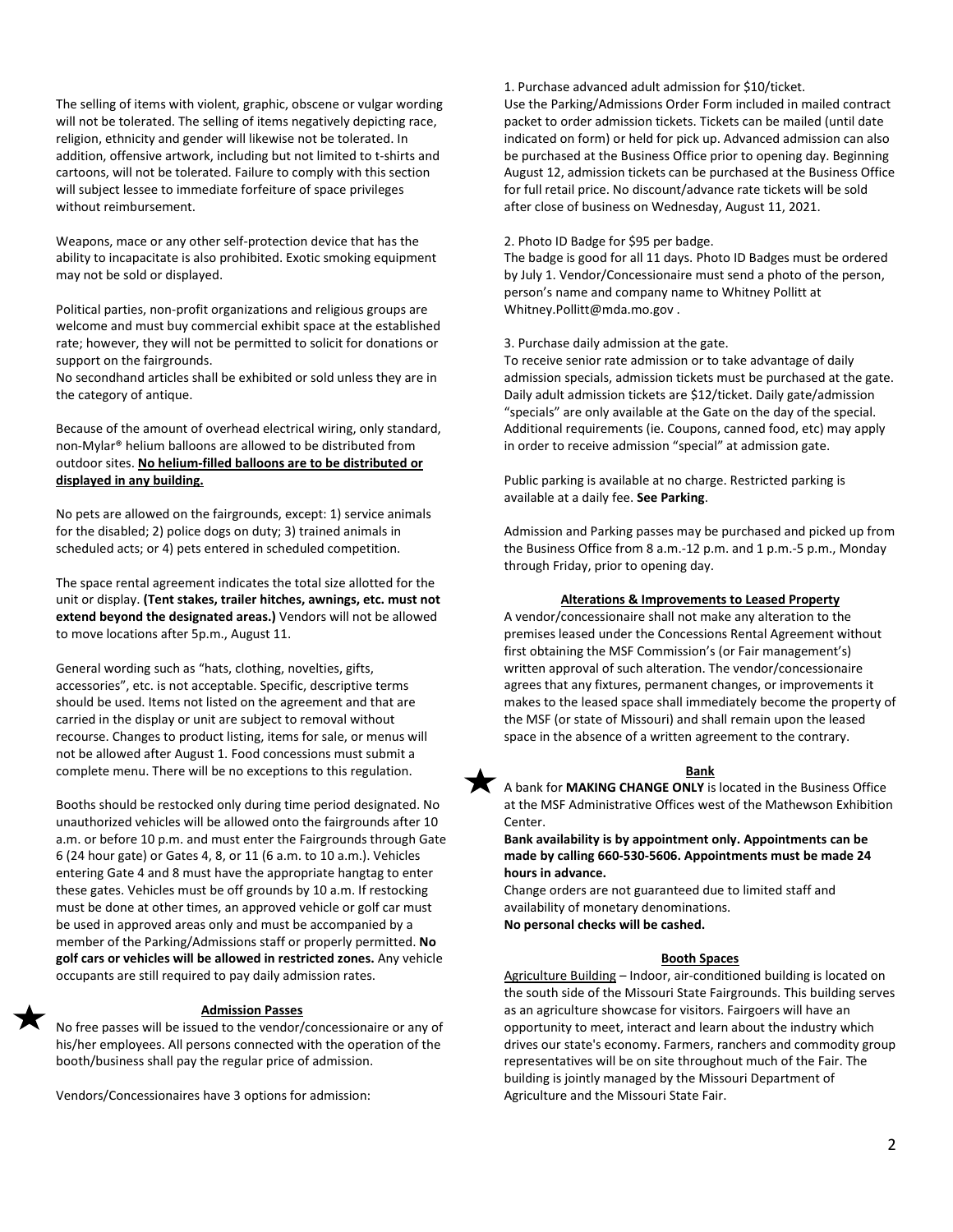Commercial Building – This indoor, air-conditioned building is one of three vendor buildings located just west of the Missouri State Fair Pepsi Grandstands. It is on the corner of Missouri State Fair Boulevard and Woods Ave.

Mathewson Exhibition Center- This indoor, air-conditioned, arena is the second of three vendor buildings and is located on the west side of the Fairgrounds, next to the busy Carnival. There are many events that take place in the Mathewson, including the Queen Contest, all equine competitions including the very popular Draft Horse Hitches, and the Military Appreciation Day Ceremony, to name a few. Booth spaces are located on the upper level concourse.

Outdoor Booth Space- Outdoor booth space is available along designated roadways and in the Machinery Grounds. Outside booth space pricing is dependent on location, size, and additional amenities needed. Outdoor booth space on roadways is rented per front foot, with a 10ft minimum. Machinery Grounds space is mainly utilized to display Agriculture related implements and equipment. Lot sizes vary and pricing is based on Ag related displays vs. Non-Ag related displays.

Varied Industries- The Varied Industries Building is the last of the three indoor, air-conditioned vendor buildings. It is located just south of the Pepsi Grandstand and north of the Agriculture Building.

MSF will not be responsible for any damage to exhibits,

merchandise, or concessions caused by theft, wind, hail, fire, water, or any cause whatsoever. Vendor/Concessionaire agrees to defend at its own expense, indemnify and save harmless the MSF from any and all liabilities, penalties, damages, costs, expenses, causes of action and claims of every kind arising from illness, death, bodily injury or property damage to any person whomsoever, occasioned by or growing out of or in any way connected with the occupational use of the leased premises or activities associated therewith.

#### **Building Hours**

Commercial exhibit buildings are open to the public from 9a.m. to 9p.m. on Thursday, August 11-Saturday, August 13, and Friday, August 19-Saturday, August 20, 2022. Hours will be 9a.m.-8p.m. on Sunday, August 17-Thursday, August 18, 2022. Hours on Sunday, August 21 will be 9a.m. to 6p.m. Exhibit buildings will open at 8a.m. for Vendors to restock product.

#### **Business Hours**

Vendor/Concessionaire business hours are from 9a.m. to 9p.m. on Thursday, August 11-Saturday, August 13, and Friday, August 19- Saturday, August 20, 2021. Hours will be 9a.m.-8p.m. on Sunday, August 17-Thursday, August 18, 2021. Hours on Sunday, August 21 will be 9a.m. to 6p.m. Vendors/Concessionaires must remain open until at least the time indicated above but hours may be extended if you wish to remain open and the traffic warrants. Opening hours may be earlier for food concessionaires serving breakfast.

Any space that is not intact and open for business or does not have an attendant at the space during the hours of operation specified by the MSF during all days of the Fair shall forfeit all rights to that space. See **Release Times** for more information.

#### **NO exhibit or concession may be removed prior to 6:00 p.m. on the**

**last day of the Fair.** Missouri State Fair Boulevard exhibits in front of the Pepsi Grandstand, however, may have a later release time as designated by the Fair Director. No exhibit or part thereof is to be dismantled or removed before tear-down time. Any removal

constitutes a breach of contract and, therefore, eliminates opportunities for renewal option for such space.

No vendor/concession/exhibit may operate prior to or after the agreement period without written consent.

# **Camping - Vendor/Concessionaire**

Only one reserved campsite allowed for each concessions rental agreement contract.

The inner campground is located north of the Mathewson Exhibition Center and is available to concessionaires on a first come, first serve basis, according to date received by the Business Office. All spaces will be reserved.

The disabled campground is located at the east end of the inner campgrounds. A disabled license number or a doctor's letter must accompany the request or it will be denied.

Specific campsites may be requested but are not guaranteed.

No camper will be allowed to pull into an assigned space before his/her reserved date unless the following two conditions are met: 1.) the space is open between the camper's arrival and the start of the camper's reservation; and 2.) the camper pays for each day he/she occupies the space.

Payment for the campground site must accompany the request.

All campers must pay admission if entering the Fairgrounds.

Only one vehicle per campsite will be allowed. Limited additional parking may be available. Violators will be towed at the owner's expense.

Tampering with utilities is prohibited. Opening, modifying or otherwise tampering with electric pedestals or other utilities will result in expulsion from the campground with no reimbursement of fees or expenses. Additionally, commercial exhibitors not complying with this rule may not be offered contract renewals for the following year.

No overflow or discharge to the ground will be permitted from any vehicle.

Re-selling or subletting a campsite will not be permitted. Violators will not be given renewal options and will forfeit all paid fees.

Absolutely no cooler with alcoholic beverages will be allowed inside the inner gates of the Fairgrounds. No excessive noise is allowed. Violators will be removed from the grounds and will lose camping fees and privileges.

There will be no refunds for campsites.

Deadline for camping reservations is April 20. Reservation form (included in contract packet) to be returned to the Business Office. Failure to return reservation form or payment will result in cancellation of camp sites.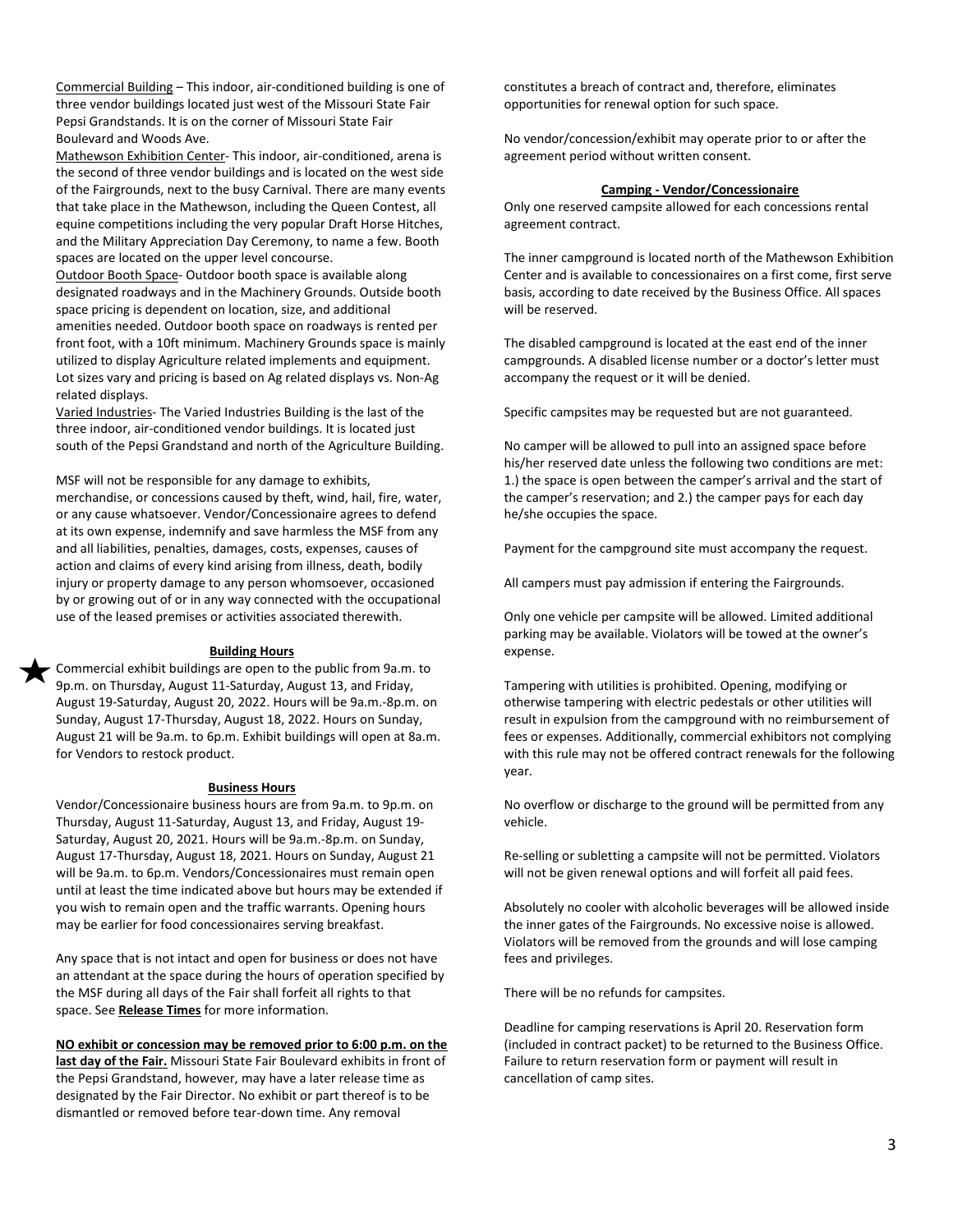# **Decorating**

Decorating services are available on the Missouri State Fairgrounds. Back curtains and side curtains are provided in most exhibit buildings.

Other decorating services are provided at vendor/concessionaire's expense. Vendors/concessionaires are responsible for their own signs. Magic marker or cardboard signs are prohibited. Signs must be of professional quality. Vendor/concessionaire must provide all furniture, spotlights, etc. required for the booth at his/her expense.

All tables used in booths should be neatly draped on all sides exposed to the public. Carpeting must be taped down on all edges and must not exceed the contracted booth size. Vendor/concessionaire shall not drive nails, hooks, tacks, staples, or screws into walls, ceilings, or doors. Crepe and corrugated paper decorations are prohibited. Items used as decoration must meet the MSF Fire Department inspection standards.

Tents may be obtained at an additional charge. The fee includes setup, take-down, and tent rental for the duration of the Fair.

**Contact the Business Office for a list of approved contractors**. Tent size must be such that stakes will still be within the confines of space allotted. If a tent must be moved because it will not fit in space assigned, or because the layout has been changed from the original request, etc., all fees associated with the move are at the expense of the vendor/concessionaire.

#### **Deliveries**

UPS, FedEx, and other commercial freight carriers will be permitted to deliver packages/merchandise to the grounds. However, the Fair does not assume responsibility for delivered goods and will not be responsible for goods in the absence of the vendor/concessionaire. All packages should be addressed as follows: *Contact Name, Company Name, Contact Phone Number,* **MISSOURI STATE FAIR, 2503 W 16th St, Sedalia, MO 65301**. Pick up location is south of Pepsi Grandstand at ADA parking lot. Entrance height at the Main Gate on 16th Street is 11' 6".

No unauthorized vehicles will be allowed onto the fairgrounds after 10 a.m. or before 10 p.m. and must enter the Fairgrounds through Gate 6 (24 hour gate) or Gates 4, 8, or 11 (6 a.m. to 10 a.m.). Vehicles entering Gate 4 and 8 must have the appropriate hangtag to enter these gates. Vehicles must be off grounds by 10 a.m. If restocking must be done at other times, an approved vehicle or golf car must be used in approved areas only and must be accompanied by a member of the Parking/Admissions staff or properly permitted. **No golf cars or vehicles will be allowed in restricted zones.** Any vehicle occupants are still required to pay daily admission rates.

Any Vendor who sells large merchandise during the Fair must advise the customer that the merchandise can be released for pick up either after the building/area closing time (please see **Building Hours**) or before 10a.m., daily. Any special arrangements made are the responsibility of the Vendor. No special credentials will be issued by MSF for this purpose.

# **Drawings/Give-Away**

All give-away items must first be approved by the Vendor/Concessions Department. Those offering registration for prizes must also provide a list of winners, their addresses, and details of prizes won prior to leaving the grounds. The following will apply to those holding a sign-up prize drawing for the Fair:

> 1. All vendors/concessions that intend to hold a prize drawing must obtain written consent from the Vendor/Concessions Department.

2. Drawings must be completed during the period of the Fair. Only the advertised prize may be awarded and no further drawing or purchase must be necessary for eligibility.

3. A written statement listing the name, address, and prize delivered to each winner must be submitted to the Vendor/Concessions Department.

4. A sign must be posted next to the drawing box informing persons signing up for a prize drawing they are subject to sales appointments, contacts, or calls as a result of completing the entry form, and establishes a relationship that removes the patron from the "do not call" list.

5. Failure to comply with the above requirements could result in loss of renewal opportunities.

### **Electrical Services**

Inside space will have access to one (1), 110-volt 20-amp receptacle at no additional charge. Vendors/concessionaires must bring their own extension cords. If requirements exceed the electricity available, appropriate charges will be made.

The Missouri State Fair does not assume responsibility for electric failures.

Most electrical power lines are 13' 6" high.

Vendors/concessionaires who plug into another vendor or concessionaire's service will be charged full electrical fees.

**Electric service to diners and other concessions will be turned off 14 days after the last day of the Fair. Please make plans to remove food prior to that time. The Missouri State Fair will not be responsible for spoilage due to the discontinuation of electric service.** 

Permanent diners will be charged by meter readings where applicable. Any 3-phase or service over 100 amps, 220-volt must receive prior approval by the MSF. Charges will be made according to the size of the service box. The Fair electrician will be responsible for hook-up. The MSF reserves the right to refuse to connect electrical service equipment not considered safe.

Electric service must be obtained from electrical office. Minimum of \$55.00 per hookup, plus usage, is required. Where outside or inside wiring is necessary, a charge for labor and materials will be made. All necessary wiring for vendors/concessions, etc. will be done on timeand-materials basis. All labor charges will be at the prevailing wage scale for regular working hours from 8:00 a.m. to 4:30 p.m. weekdays. All work on Saturday and Sunday and after 4:30 p.m. weekdays is overtime. All labor charges for overtime will double the regular hourly rate.

**Emergency Fire Department**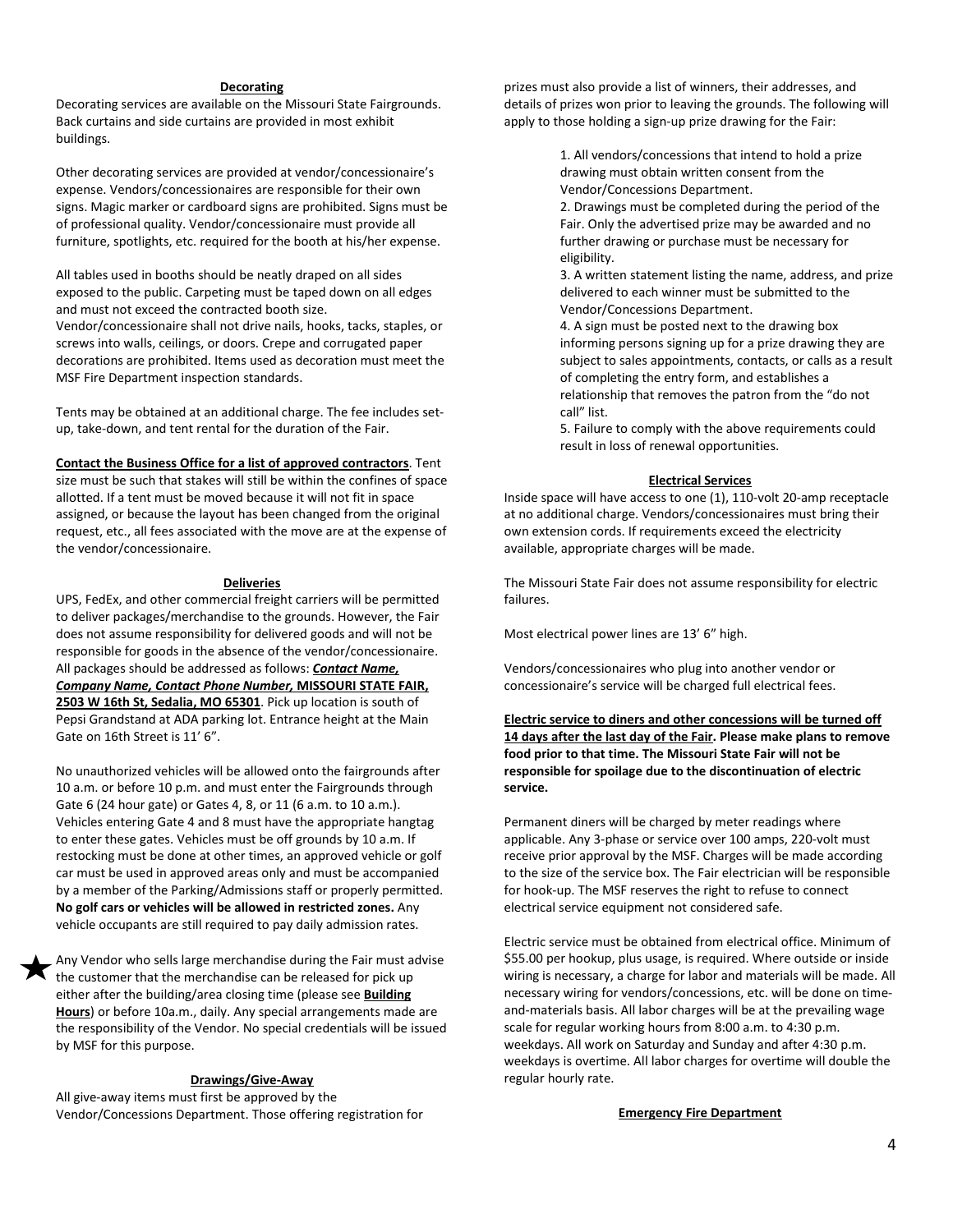# **Employment Service**

Vendors/concessionaires may receive assistance in filling job vacancies by contacting the Personnel Office in the historic Administration Building across from the MSF Grandstand.

# **Food & Liquor**

In 1993, legislation was passed allowing 5% beer and Missouriproduced wines to be sold on the Missouri State Fairgrounds. All regular liquor laws must be observed in addition to special rules set forth by the Missouri State Fair:

# 1. All beer sales will stop at 1:00 a.m., **with the exception of Sunday sales, which will stop by 12:00 midnight. Product servings shall be removed from concession space by that time.**

2. Cups will be clear-translucent or pre-approved souvenir cups, of a size not to exceed 22 ounces. Yard or bone style cups will not be allowed. No cans, glass bottles, or aluminum bottles will be allowed.

3. Rules and regulations regarding Grandstand beer sales will be mutually agreed upon by both the Fair Director and the Grandstand concessionaire. Some sales could be predetermined by the entertainer's contract. 4. No alcoholic beverages will be allowed in the livestock barns.

Vendors/concessionaires who have questions should contact the Vendor/Concessions Department.

All food concessions must be substantial in structure and neat in appearance. All rules, as set forth by the Missouri Department of Health, must be followed. If rules and standards are not followed as directed, this will serve as grounds for closure without recourse. If Missouri State Fair policies are not observed, renewal for future privileges will not be considered.

All trailer unit food stands are required to have skirting around the bottom to cover wheels and holding tanks. The hitch must be skirted or removed. Soft drink tanks must be grouped in an orderly manner and covered or fenced away from public view. Storage units or areas adjacent to the food stand/trailer must be attractive, either by fencing or placing in an enclosure. A refrigerator/freezer placed next to the stand, in plain view of the public, is not acceptable.

All temporary stands and trailers are required to be hooked into sanitary sewer (as available) or holding tank. Backup holding tanks are to be stored under unit, behind skirting, away from public view. Each food concessionaire shall prominently display a neatly printed or painted sign, showing price of items to be sold. The concessionaire must also display in plain view a copy of the sales tax license issued for operation. Menus should indicate whether or not prices include tax.

In no instance shall beverages be dispensed in any can or glass bottle. Beverages must be served in approved cups or containers.

Food concessionaires must dispose of grease in the designated containers. Grease shall not be placed in drains. Anyone found

placing grease in drains will be dismissed from the Fair and renewal privileges will be revoked.

The Missouri Department of Health will make routine inspections of food service operators. Inspectors are located in the northeast corner of the Varied Industries Building. Routine inspections will be conducted throughout the duration of the Fair to assure compliance.

Additional information on temporary food service establishments may be obtained from the Vendor/Concessions Department or by contacting the Missouri Department of Health in Jefferson City (573- 751-6090.)

Pursuant to the Fire Marshals' Office's requirements, all concessionaires using oil to cook/fry or food preparation that results in grease residues must be equipped with one 10-pound ABC fire extinguisher and one 2 ½ gallon Type K fire extinguisher per cooking facility. Cooking facility is defined as – cooking area, mobile or fixed, kitchen, or building where kitchens are separated and each kitchen has more than 12-ounces of oil heated at one time. Oil use quantities of 12-ounes or less will be handled on a case by case basis by Fire Marshal regarding requirement for Type K fire extinguishers. Those using greater than 12-ounces will require Type K fire extinguisher.

All concessionaires using portable propane gas tanks of 100-pounds and smaller shall secure all tanks (full or empty) using mechanical device, steel chain or steel cable. Securing shall be to the concessions structure, trailer or 5ft. T-post (measured after positioned).

Beverage service only tents and structures with electrical service must have an ABC fire extinguisher of 2.5 pound or larger.

All units (permanent and temporary) will be inspected for proper equipment by the Fire Marshal's Office. Vendor/Concessionaires should see to it that the proper equipment is mounted in an easy accessible location.

Concessionaires who make retail sales of food and drink to the public are required to purchase some supplies from those purveyors who have contracted with the Missouri State Fair for the exclusive rights. Failure to purchase from the authorized purveyors may constitute grounds to terminate rental agreement. Please contact the Business Office for a list of contracted purveyors.

Attendance by each food concessionaire to the orientation meeting held by the Missouri Department of Health is mandatory. Failure to attend mandatory orientation may constitute grounds to terminate rental agreement.

Any food concessionaire wishing to issue samples may not exceed a 3oz. sample size of product.



# Food/Beverages at Grandstand

Outside food or drink is not allowed into the Grandstand, except for bottled water/Gatorade at initial entry into Grandstand. The Missouri State Fair reserves the right to add or change prohibited items, depending on the concert/artist/event.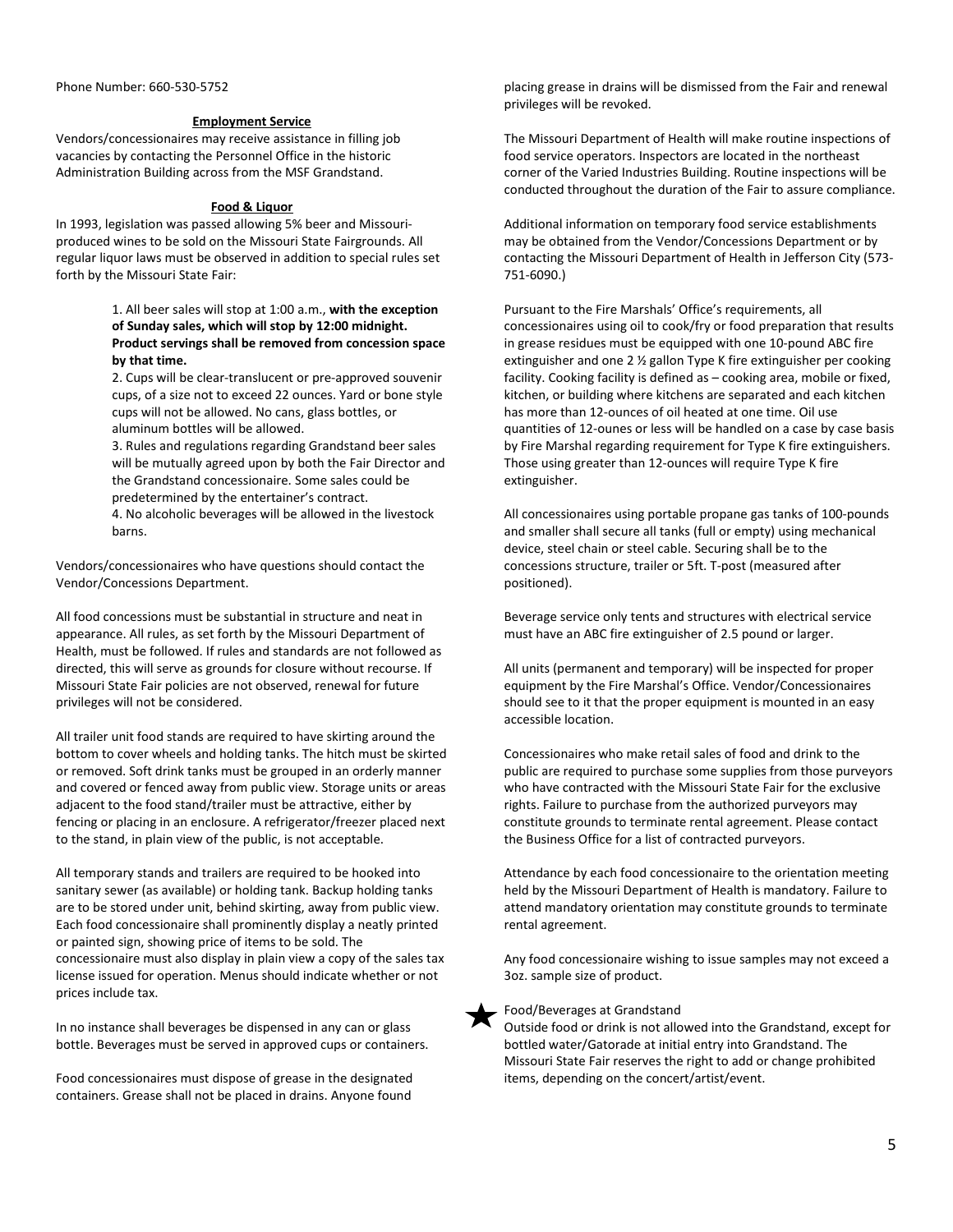# Food Safety Training

Food safety training will continue to be a requirement for all concessionaires. Each booth or stand must have at least one person on duty that has completed one of the food safety trainings.

This year there are two options for completing the required training. The traditional onsite training will be provided as usual. The second option is an online training that can be completed prior to the fair and a certificate printed to show during inspection at the fair. The onsite training will be given:

Wednesday, August 10 at 10a.m. at the Dr. Taylor Woods Youth Center – Sales Arena

Those attending the onsite training will be provided proof of attendance to present when requested by DHSS inspectors. The link to the online training can be accessed on the DHSS Food Safety Website at:

# https://health.mo.gov/safety/foodsafety/index.php .

Vendors taking the training should click on the link that says State Fair Food Vendor Training and then hit the play button. Follow the onscreen instructions to complete each slide of the training. On the final screen click on the certificate button on the slide to finish and print the completion certificate. The trainee should be sure to change the date in the date box clicking on the box and then clicking on the button at the end of the line. The trainee should then select the date of completion on the calendar that appears. After printing the certificate exit the program. Fill in the information requested to be listed in the DHSS database of who completed the training. The trainee will need to present a copy of their certificate when requested.

# Liquor Control Meeting

Representatives from the Missouri Division of Alcohol and Tobacco Control will be holding their mandatory meeting for all concessionaires that serve alcohol on Wednesday, August 10 at 11a.m. at the Dr. Taylor Woods Youth Center – Sales Arena.

#### **Golf Cars ONLY – No ATV's or UTV's**

Only golf cars with proper permits will be allowed on the Missouri State Fairgrounds. Permits are issued only when a specific need is identified by fair management. Golf car use will be limited for official business only with prior written approval of Director and Concessions Manager. For safety reasons, capacity is limited to the cart's seating capacity. **The company or individual's name must be displayed in two-inch letters on the cart as specified on permit form.**

Approved vendor/concessionaire's golf car permits must be purchased in the Business Office. **(Golf cars in use but not displaying the appropriate permits and name identification are subject to removal from the grounds.)** Requests for golf car permits must be made in writing with the request for Golf Car Application due by June 15. A form with additional regulations is available in the Business Office.

#### **Hotels & Motels**

A list of hotels and motels is available on our website, www.mostatefair.com, or by contacting Sedalia Area Chamber of Commerce at 800-827-5295.

#### **Information Booths**

Several information booths are placed in convenient locations on the fairgrounds. Daily schedules, programs, and circulars pertaining to attractions and exhibits are provided.

#### **Insurance**

The Missouri State Fair will assume no liability for injury to property or person, or death of any person or persons on or about the premises. Likewise, the Missouri State Fair will not be responsible for any damage to exhibits, merchandise, or concessions caused by theft, wind, hail, fire, water, or any cause whatsoever. Vendor/concessionaire agrees to defend at his/her own expense, indemnify and hold harmless the Missouri State Fair from any and all liabilities, penalties, damages, costs, expenses, causes of action and claims of every kind arising from illness, death, bodily injury or property damage to any person whomsoever, occasioned by or growing out of or in any way connected with the occupation or use of the leased premises or activities associated with the display/booth.

Lessee must obtain at his own expense and submit to the Missouri State Fair directly from their insurance agent, one or more policies of insurance that will afford protection coverage for the duration of the Missouri State Fair (including set-up before and tear-down after the Fair) in accordance with the requirements set forth below:

> A. Workers' compensation insurance: If required by state law, vendor/concessionaires shall provide workers' compensation insurance for employees at the Fair. Workers' compensation insurance shall comply in all respects with the requirements of Chapter 287, Revised Statutes of Missouri, "The Workers' Compensation Law." Vendor/concessionaires' employees shall, under no circumstances, be deemed to be employees of the State of Missouri, the Missouri Department of Agriculture, or the Missouri State Fair.

B. Public liability and property damage insurance: Vendor/concessionaires shall obtain public liability and property damage insurance in comprehensive general liability form as shall protect them, the State of Missouri, the Missouri Department of Agriculture, and their elected and appointed officers, commissioners, agents, and employees, from claims for personal injury, including wrongful death, and from claims for property damage, which may arise from the existence, construction, operation, removal, or products of the vendor/concession. Comprehensive general liability coverage shall include product liability insurance coverage on all foodstuffs, beverages, and merchandise sold. *Bodily injury***: each person, \$1,000,000; each occurrence, \$1,000,000;**  *property damage***: each occurrence, \$1,000,000;**  *aggregate***, \$2,000,000.** 

All vendors and concessionaires are required to have minimum general public liability insurance coverage on the Fair operation. The Vendor/Concessions Department requires a certificate of insurance or a copy of that policy. **The Certificate of Insurance must include the statement "MISSOURI STATE FAIR AS ADDITIONAL INSURED." Failure to place a copy of the insurance certificates on file with the Vendor/Concessions Department prior to established deadlines**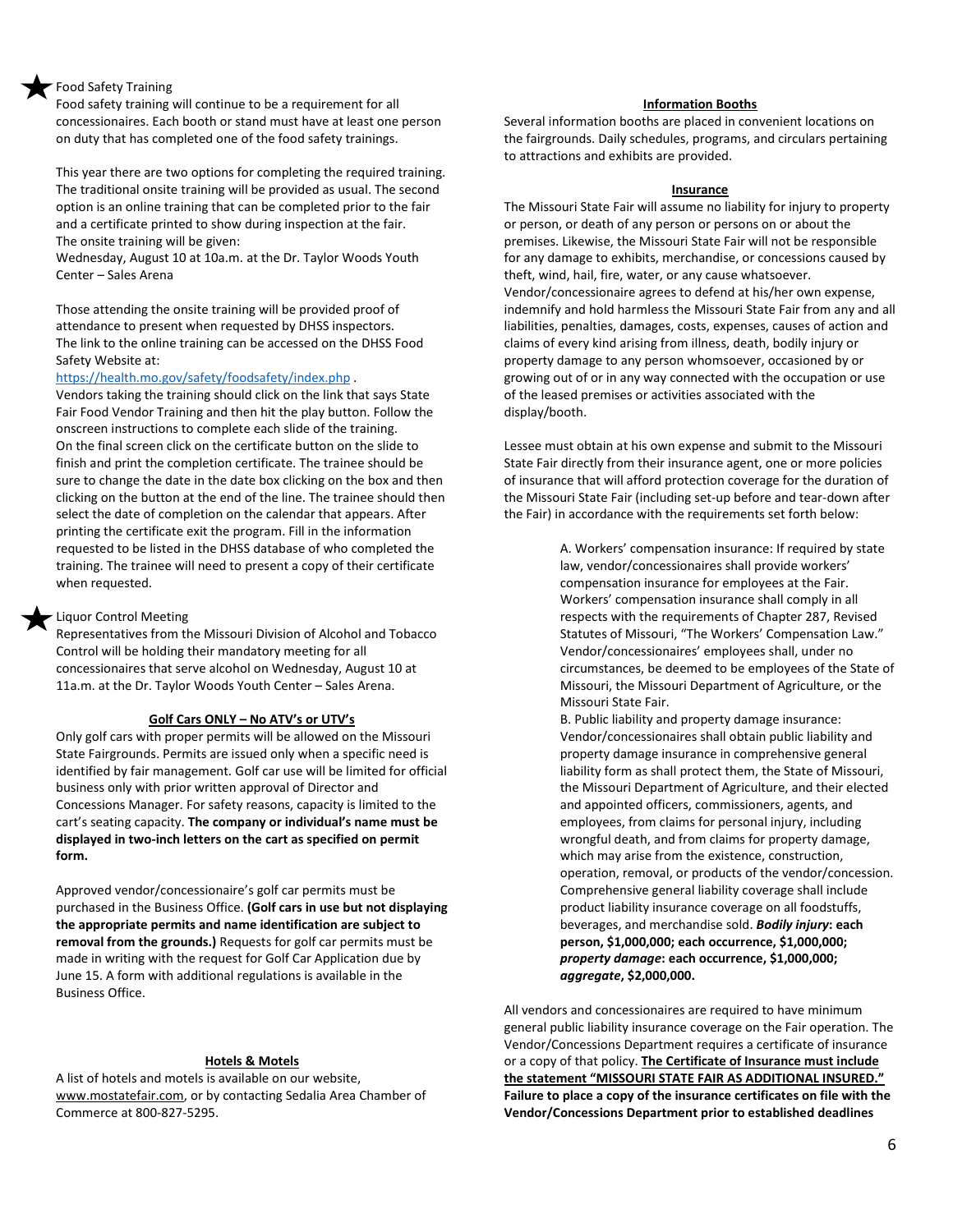# **(July 15) will result in cancellation of rental agreement or forfeiture of renewal privileges.**

The vendor/concessionaire may purchase insurance through the company of their choice. Upon request, Vendor/Concessionaire Department will provide insurance application paperwork for a company of the Missouri State Fair's choosing. **(Policy shall be directly purchased from insurance provider by cashier's check or money order.)**

# **Logo Use**

Use of the name Missouri State Fair or any part of its graphics program **is strictly forbidden without written consent of the Missouri State Fair.** For further information, contact the Marketing Department. Unauthorized use will result in removal of those items from sale and forfeiture of renewal rights. A fee may be charged for logo use and rights.

# **Lost and Found**

A lost and found department is maintained at the Highway Patrol Office. **The Missouri State Fair is not responsible for lost, stolen or damaged items.**

### **Maintenance Services**

The Missouri State Fair must approve all maintenance/improvements. The Missouri State Fair and the Missouri Department of Health must first approve any modification of food concessions. On-site contractors/persons in charge of work must receive the written approval of the Missouri State Fair prior to starting work. All requests must be in writing and will be acknowledged/approved in writing. The vendor/concessionaire must pay damages resulting from noncompliance. This includes both material and labor charges. All vendors/concessionaires not complying fully with this regulation may have privileges revoked.

#### **Parking**

The Missouri State Fair offers free general admission parking. Vendors/Concessionaires may choose to purchase restricted daily parking passes/hangtags for specified lots. Each restricted parking hangtag is good for one (1) day and there is a limit of 22 hangtags per contract. These designated lots are filled first come, first serve for those with appropriate passes/hangtags. To purchase parking passes/hangtags, vendor/concessionaire must complete and submit the Parking/Admission Order Form (included in contract packet) to the Business Office prior to the start of the Fair. Parking passes/hangtags will not be sold over the phone.

Entry gates and restricted parking lots are color-coded, and vehicles allowed to park in a designated restricted lot are provided a hang tag of that color. The hang tag MUST be displayed from the rear view mirror in the vehicle. These hang tags are also authorization to enter the gate coded in the same color nearest to the assigned parking area. Overnight parking is not available in the free, general admission parking lots or designated, restricted parking lots. Hangtags must be verified daily by MSF Parking/Admission staff. Failure to park in the assigned area, to display a hang tag, or to daily verify hangtag will result in the vehicle being towed. If a vehicle is towed and impounded, a minimum fee of \$75.00 must be paid before the vehicle is released.

#### **Payments**

**No space can be occupied until the balance of all amounts owed is paid. In accordance with Missouri State Statute, up to a 2% plus \$0.50 convenience fee will be assessed to the customer for each credit card transaction. In accordance with Missouri Law, MSF is not permitted to pay convenience fees on credit cards, e-checks and ACH payments. Due to this change in Missouri law by the state legislature, customers that make online and in-person payments using these methods will now incur a separate convenience fee in addition to any applicable filing fee.**

If a check is returned or credit card payment declined, the dollar amount plus any applicable service charge becomes due immediately by cash or money order. Returned checks are grounds for termination of a rental agreement. The original copy of the rental agreement must be signed and returned along with the proper payment of fees per agreement terms. All payments will be made in and processed by the Business Office. **Failure to make payments by specified dates, or to return signed rental agreement prior to established deadlines, will result in rental agreement being declared null and void by the lessor.** 

**Absolutely no refunds will be made. Fees may be held as a credit on account for the annual Fair scheduled in the next calendar year, at the discretion of the Fair Director and Concessions Manager.**  (Any request to waive this general rule must be submitted to the Concessions Manager in writing; such request will be forwarded to the Fair Director for consideration.)

Any exhibiting person, party, organization or company giving an insufficient funds check to the Missouri State Fair may automatically be suspended from exhibiting, entering or displaying any item or animal at the Missouri State Fair for a period of three years. This will be subject to review by the Director and the Concessions Manager.

In case of unexpected contingencies of grave consequence, including natural disaster, war, economic conditions, energy shortage, or any other causes deemed sufficient by the MSF Administration or the MSF Commission, MSF may cancel or change dates without ensuing recourse from the vendor/concessionaire. However, any deposits made pursuant to this rental agreement will be returned in such event.

The MSF hereby executes and grants to the vendor/concessionaire a lien covering the stand, equipment, and stock, whether exempted or not, to be claimed peacefully and without process of law, to satisfy any default in payment of fees or damages done to property of the Fair.

### **Postal Service**

A substation of the Sedalia Post Office is located at the south end of the Grandstand. Stamps, postcards and money orders are available.

#### **Public Address Systems – See Page 10, Sound Limitations**

Any public address or amplifying system must have approval before use. Public address systems and noisy instruments operated strictly to attract attention are prohibited. Management will monitor and regulate sound levels for those vendors or concessionaires with sound devices necessary to conduct business. If sound becomes offensive to neighboring vendors or concessionaires, management reserves the right to issue warnings to the offending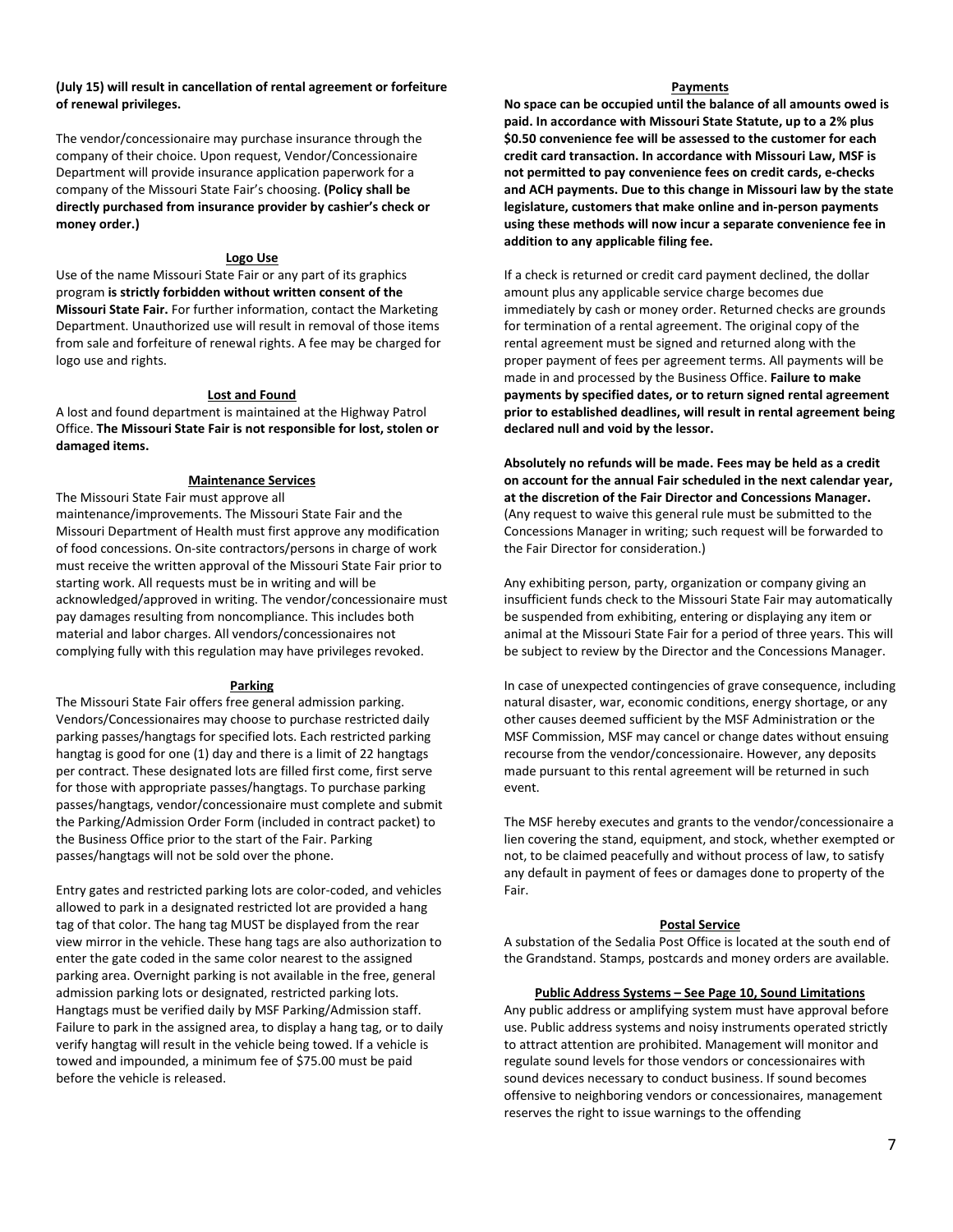vendors/concessionaires. If the situation is not resolved after two warnings, the offender's electric service will be disconnected or vendor/concessionaire will be asked to vacate the grounds.

#### **Purveyor Lot**

The purveyor lot located within the Inner Campgrounds, north of the Mathewson Exhibition Center, is reserved for product storage vehicles only. No bunkhouses or camping allowed. Permits for purveyor lot parking must be paid for in the Business Office prior to parking in purveyor lot. Lots within the purveyor lot are assigned and space is limited.

#### **Refund Policy from Vendor/Concessionaire to Fairgoer**

Vendor/Concessionaire refund policy must be posted in clear view, within each stand or booth space so it is visible to the customer. Refund information must be given to all customers, including a phone number and address for them to contact you if they have a question. Your refund policy must be stated on the order sheet or in the brochure that is given to customers.

#### **Release Time**

The Missouri State Fair considers public safety its first priority. If at any time it is determined that moving vehicles puts the safety of fair goers, exhibitors, vendors or its staff at risk, Fair management reserves the right to revoke this plan and restrict the movement of all vehicles in any area of the Fairgrounds.

Sunday, August 21, 2021, 6:00p.m. - Building and outdoor exhibits (commercial and competitive) may begin breaking down. All booths and displays must be intact, open for fairgoer viewing and fully operational until 6:00p.m. Machinery Grounds may begin breaking down and exiting the Fairgrounds at 6:00p.m. Gates will open to vehicle traffic at 6:00p.m. **NO VEHICLE TRAFFIC WILL BE ALLOWED ON THE "T" (WOODS AVENUE & MISSOU RI STATE FAIR BLVD) AT THIS TIME.** Sunday, August 21, 2021, 6:30p.m. – Tentatively, vehicle access to the "T" area will begin at 6:30p.m. Fair management will make this determination based on the amount of pedestrian traffic still in the area as well as confirming that attendees have had the opportunity to safely enter the Pepsi Grandstand.

#### **Renewal of Privilege**

In order to attract and maintain quality concessions and vendors, it is the practice of the MSF to extend renewal opportunities to vendors and concessionaires. However, the MSF reserves the right to refuse to renew any space rental agreement when, in the sole discretion of the Fair management, such action is in the best interest of the Fair. **Concessions Rental Agreements are subject to renewal only upon approval of the MSF Commission.**

Grounds or space alterations or other changes may make it necessary to eliminate certain previously available spaces from one year to the next. In such instances, the Missouri State Fair reserves the right to offer substitute locations or discontinue contracts at its own and sole discretion.

Anyone occupying property of the State or renting any building upon the Fairgrounds must properly maintain the building and must notify the Vendor/Concessions Department (by returning the space rental agreement within the specified time period) if it is his/her intention to return to the next Fair. Failure to return the space rental agreement within the specified time will cause forfeiture of the use

of the booth or area. **A vendor/concessionaire who does not wish to apply to renew his/her Concessions Rental Agreement shall provide written notice of his intent not to renew no later than January 31 of year of the upcoming Fair**.

All requests for changes in locations or additional space must be submitted in writing on the space rental agreement. Only written requests are considered. Vendors/concessionaires will be notified if their request(s) is granted.

All units/displays must meet the Missouri State Fair Vendor/Concessions Department aesthetic requirements. Cleanliness, appearance, conduct, quality of booth structure and display, compliance to regulations and deadlines, and compliance to health and safety standards are considered important. These guidelines must be followed or renewal privileges will be cancelled.

The vendor/concessionaire shall neither assign the Concessions Rental Agreement, in whole or in part, nor permit the use of any part of the spaced leased under the Agreement by any other person, firm, or entity not covered under the terms of the Agreement. Any rights or privileges that the concessionaire may have had in the space leased under his Concessions Rental Agreement, to the extent that such rights or privileges exist, terminate upon the expiration of the lease term or the MSF Commission's approval of a new vendor/concessionaire for the leased space. Re-selling or subletting of vendor/concessionaire space will not be permitted. Violators will not be given renewal options and will forfeit all paid fees.

As a rule, all assumed rights/privileges in respect to the leased space are nonexistent for transfer. Space cannot be transferred to a new owner with the sale of a business. The Missouri State Fair may, however, approve transfers when it is in the best interest of the Fair. A concessionaire/vendor desiring to transfer interest should notify the Concessions Office in writing. Decisions will be based on whether the transfer will provide the best return rate for the Missouri State Fair. Factors the Missouri State Fair will consider include, but are not limited to, the multiple ownerships, experience, financial stability, length of time spent on waiting lists, and other health, safety, and enjoyment factors. The Concessions Office will notify the concessionaire/vendor of the final decision regarding rasher. Notification will be in writing. Renewal rights may not be sold.

#### **Sales Tax**

The Missouri Department of Revenue will provide a temporary sales tax license for concessionaires/vendors. Concessionaires/ vendors shall collect and pay tax at the prescribed rate on gross receipts from all sales of merchandise and from sales of admission tickets, charges, and fees. **The current local tax rate is 8.225%.** Tax rate is subject to change.

Each Vendor/Concessionaire is required to register for a Missouri Tax ID. Vendors that are sole owners can submit the Missouri Special Events Application Form 2643S. If the vendor is an LLC or Corporation they will be required to register using the Missouri Tax Registration Application Form 2643A. It is the responsibility of the concessionaire/vendor to obtain the sales tax number.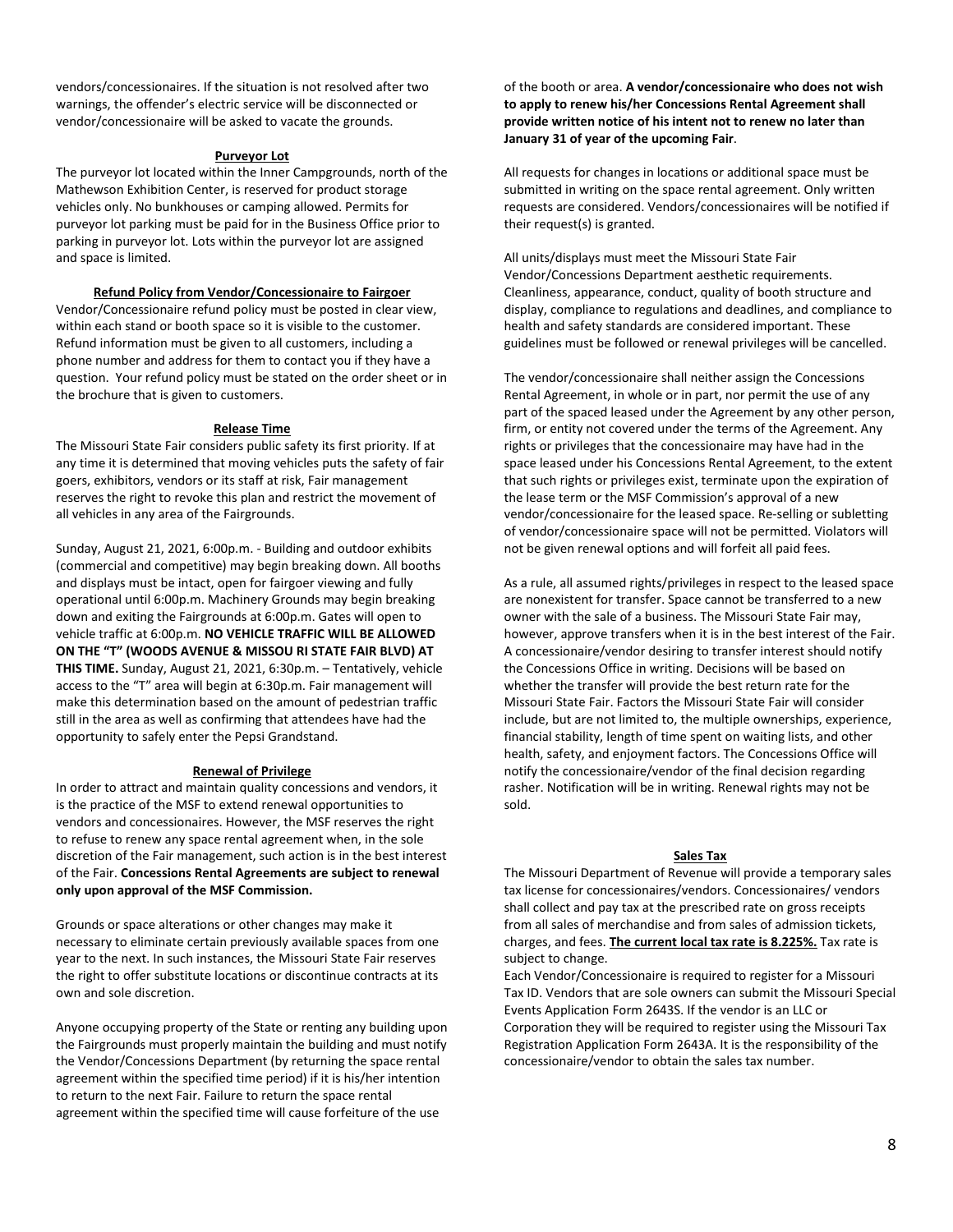Contact the Taxation Division P.O. Box 357 Jefferson City, MO 65105-0357; Phone: (573) 751-5860; Fax: (573) 522-1722; E-mail: businesstaxregister@dor.mo.gov

# See insert in contract packet or visit

http://dor.mo.gov/business/register/ for additional information. Failure to pay sales tax as assigned could result in closure of the business operation.

#### **Security**

Incidents of vandalism are few in number. When an incident does occur, it is normally minor in nature. The MSF Security Department recommends the following if a vendor/concessionaire has a permanent structure of any kind on the fairgrounds.

> 1. Do not leave anything of value that can be easily removed if a break-in should occur.

2. All windows should be secured by shutters.

3. Doors should fit tightly and be locked with deadbolt locks rather than hasp-pad lock systems. Keys for the vendor/concession should be left with the MSF Vendor/Concessions Department for access in the event of an emergency. Vendor/Concessionaire should check with the Concessions Department to ensure a key to their building(s) is on file. If not, the Vendor/Concessionaire is required to supply a key(s) to the Concessions Department. Failure to provide the Fair with proper keys could result in termination of your Concessions Rental Agreement Contract.

4. Overhead and sliding doors should be chained and locked from the inside.

5. Appearance is very important. Structures that are well maintained and appear to have good upkeep are usually left alone.

6. Check on the structure from time to time through the year. Report any break-in or attempted break-in to the Vendor/Concessions Department.

7. When visiting the building, make sure doors and windows are secure.

The Missouri State Fair assumes no liability for loss or damage to any property of the concessionaire or vendor.

#### **Setup**

Buildings will be draped and ready for move in by Monday, August 8, 8a.m.-8p.m.; Tuesday, August 9, 8a.m.-8p.m., Wednesday, August 10, 8a.m.-8p.m.

Outside and Machinery Grounds vendors may begin move in on Saturday, August 6.

Overnight security will begin operations Wednesday evening, August 10. **The Missouri State Fair is not responsible for lost, stolen or damaged items.**

All booth spaces should be set up and operational by 9a.m. opening day, August 11.

If you need to set up outside these dates and hours, you must get approval from Concessions/Vendors Office.

### **Signage**

Each vendor/concession location must have a sign in clear view for the public that identifies who the owner/operator is and where the home office is located.

All signage must be of professional quality and will not extend into aisles, streets, or any location other than the assigned space per Concession Rental Agreement. Under no circumstances will any vendor, concessionaire, person or firm be allowed to place signs, banners or other advertising matter on trees, fences, benches, historic structures, permanent buildings, or MSF Grandstand without written consent of the Missouri State Fair.

All promotion, advertising and signage activity is subject to the discretion and approval of the MSF. MSF reserves the right to require removal of any sign deemed unacceptable. Failure to comply will constitute grounds for forfeiture of agreement privileges and renewal rights.

#### **Snack Attack Coupons**

Food Concessionaires that wish to be on the list for Snack Attack coupons must notify the Business Office by March 15. Snack Attack coupons **MUST** be returned to the Business Office no later than September 1 in order to receive a reimbursement for collected Snack Attack Coupons.

#### **Sound Limitations**

No band, orchestra, musicians, loud speaker, amplifier, radio or other sound device can be used unless the sound or amplification is confined to the area occupied by the vendor/concessionaire or otherwise approved by the MSF Commission. Decibel readings will be taken by MSF Management at random.

**Strike 1**: If decibel readings spike over 105 three times in five minutes, vendor/concession owner/operator or on-site manager will be notified of the infraction. Concessions Manager will remind them of policy and potential for loss of music/sound privilege.

**Strike 2:** At any point after allowing sufficient time for corrections to be made, a second reading will be taken. If decibel readings spike over 105 three times in five minutes, vendor/concession owner/operator or on-site manager will be notified of the infraction. They will also be notified that this is their second and final warning for the evening and another infraction will cost them music/sound privileges for the remainder of the Fair.

**Strike 3:** At any point after allowing sufficient time for corrections to be made, a third reading will be taken. If decibel readings spike over 105 three times in five minutes, vendor/concession owner/operator or on-site manager will be notified of the infraction and music/sound privileges will be revoked for the remainder of the fair.

# **Storage Trailers**

Trailers used for storage of supplies or offices as a direct part of vendors, concessions or exhibits may be permitted as directed by the MSF Concessions Department. All trailers used for sleeping must be parked in the campgrounds unless otherwise approved by the MSF. No tent camping is allowed on vendor/concessions locations.